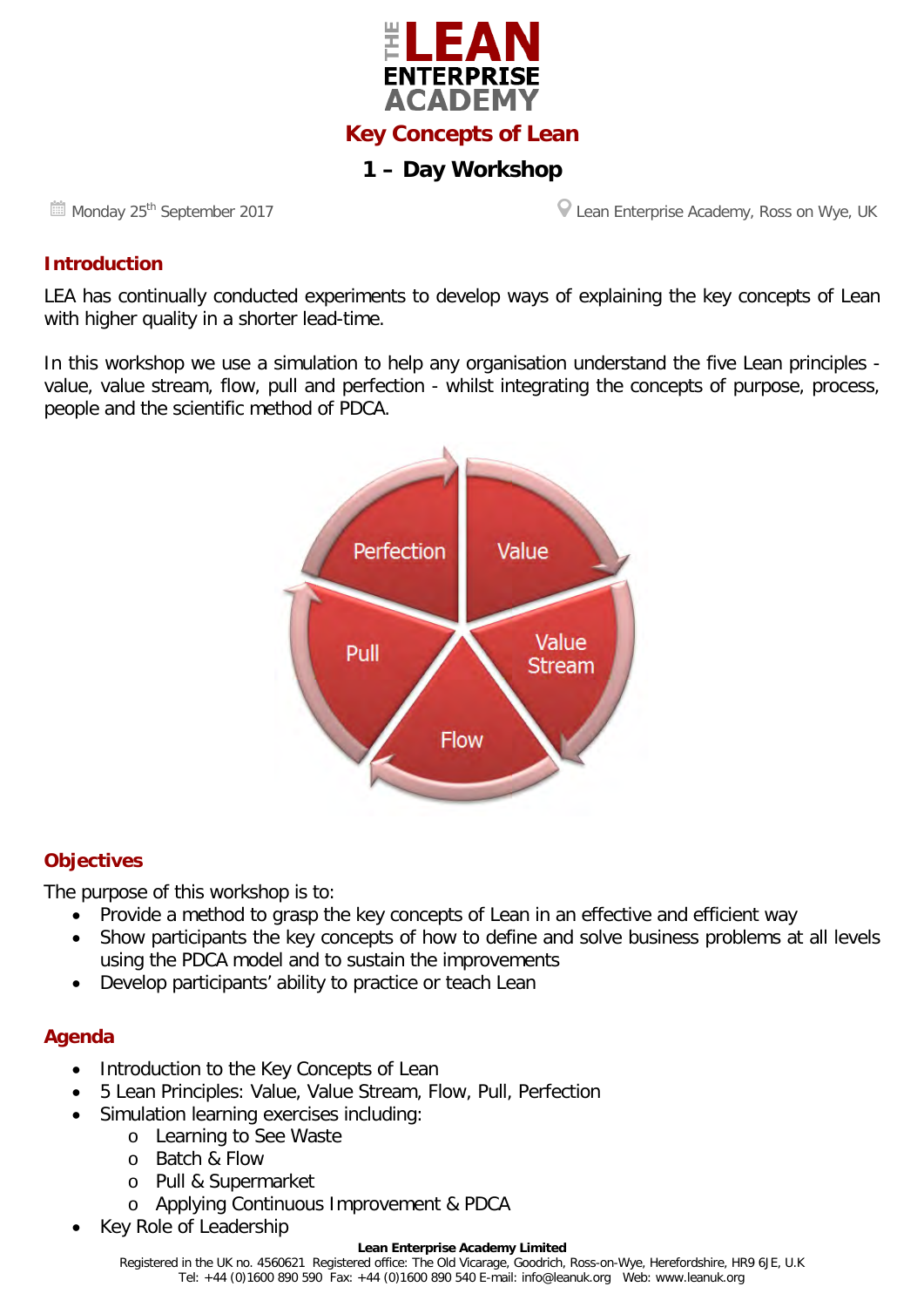

# **Topics that will be examined include**

- Purpose, Process, People and the Lean Transformation Framework
- Customer value Contrasting Customer Satisfaction with Customer Fulfilment
- Value and Waste and the five Lean principles
- The 8-Step / PDCA problem solving process including some of the key tools for:
	- o Clarifying and breaking down the problem,
	- o Grasping the situation including mapping and analyzing the causes
	- o Sustaining the gains and revealing other problems

# **Workshop Benefits**

Through instruction, discussions, a video workshop and a simulation activity, participants will learn the importance of:

- Understanding and focusing on customer value at every step and seeing the link between customer purpose and business purpose
- Resolving problems in a structured way
- Using PDCA to sustain the improvements effectively

# **Related Books**

- [The Machine that Changed the World](http://www.leanuk.org/shop/all-lean-book-shop-lean-enterprise-academy/the-machine-that-changed-the-world)
- [Lean Thinking](http://www.leanuk.org/shop/all-lean-book-shop-lean-enterprise-academy/lean-thinking)
- [Lean Solutions](http://www.leanuk.org/shop/all-lean-book-shop-lean-enterprise-academy/lean-solutions)

# **Who Should Attend?**

Individuals with little to moderate experience of Lean who are looking to increase their understanding. Managers who want an understanding of the total scope of implementing Lean. Managers who want to improve their communication of Lean.

### **Notes**

- **Attendance** 1 Day Course
- **Class size** Maximum 12 people per day
- **Timings** Each day will run from 09:00 17:00
- **Cost** £395.00 (Consultant Rate £450.00)\* per delegate per day with a 15% discount when 2 or more people from the same organisation attend
- **Materials** A PDF copy of the materials will be available via the Lean Enterprise Academy website. Participants will also receive a copy of Lean Thinking by James P. Womack and Daniel T. Jones
- **Facilities\*\*** Refreshments and lunches will be provided by LEA

\* Please note prices exclude VAT at the standard rate of 20%

\*\* We are situated in a listed building which unfortunately does not have disabled access. On occasions where disabled access is required we will move the workshops to a local hotel in Ross on Wye.